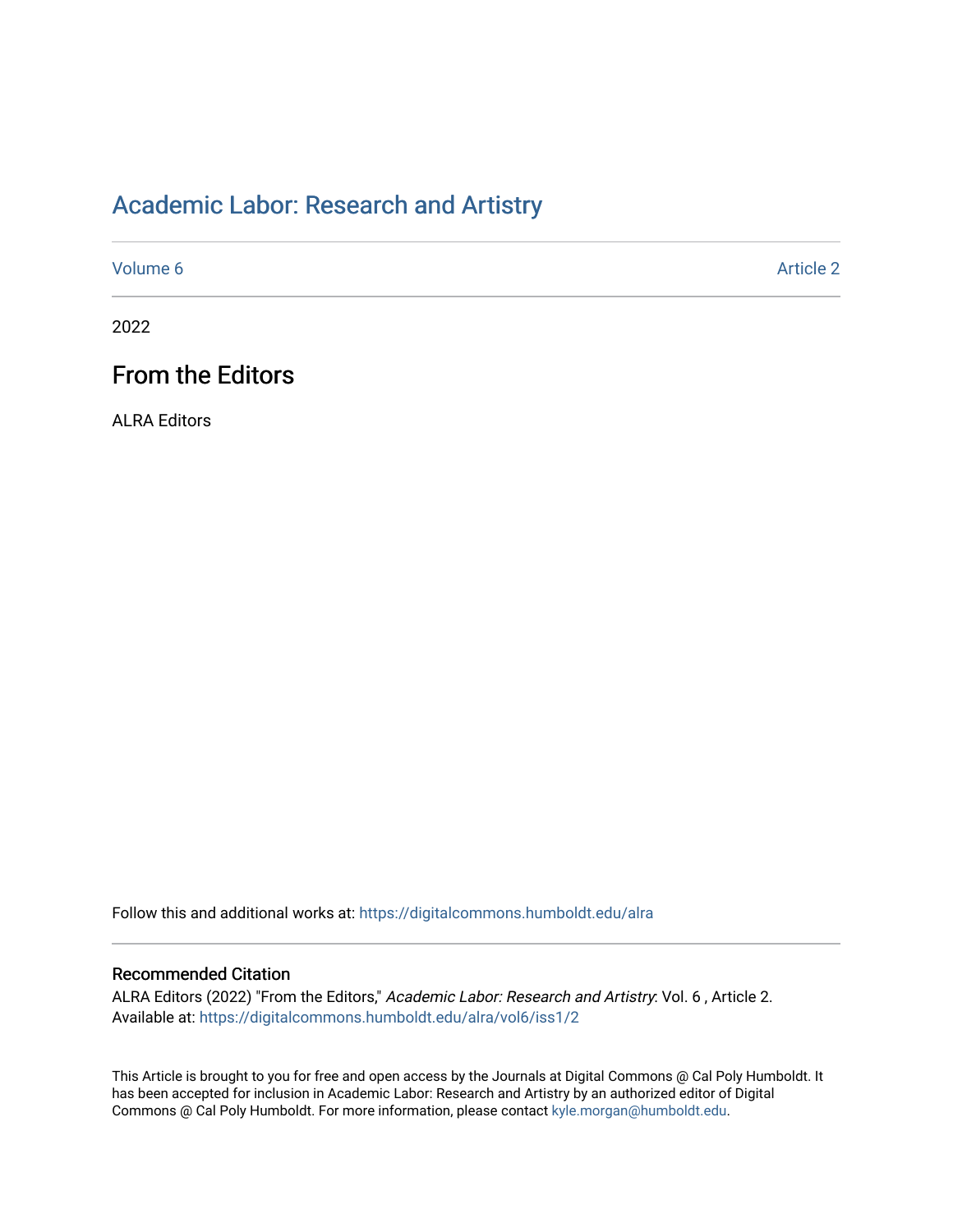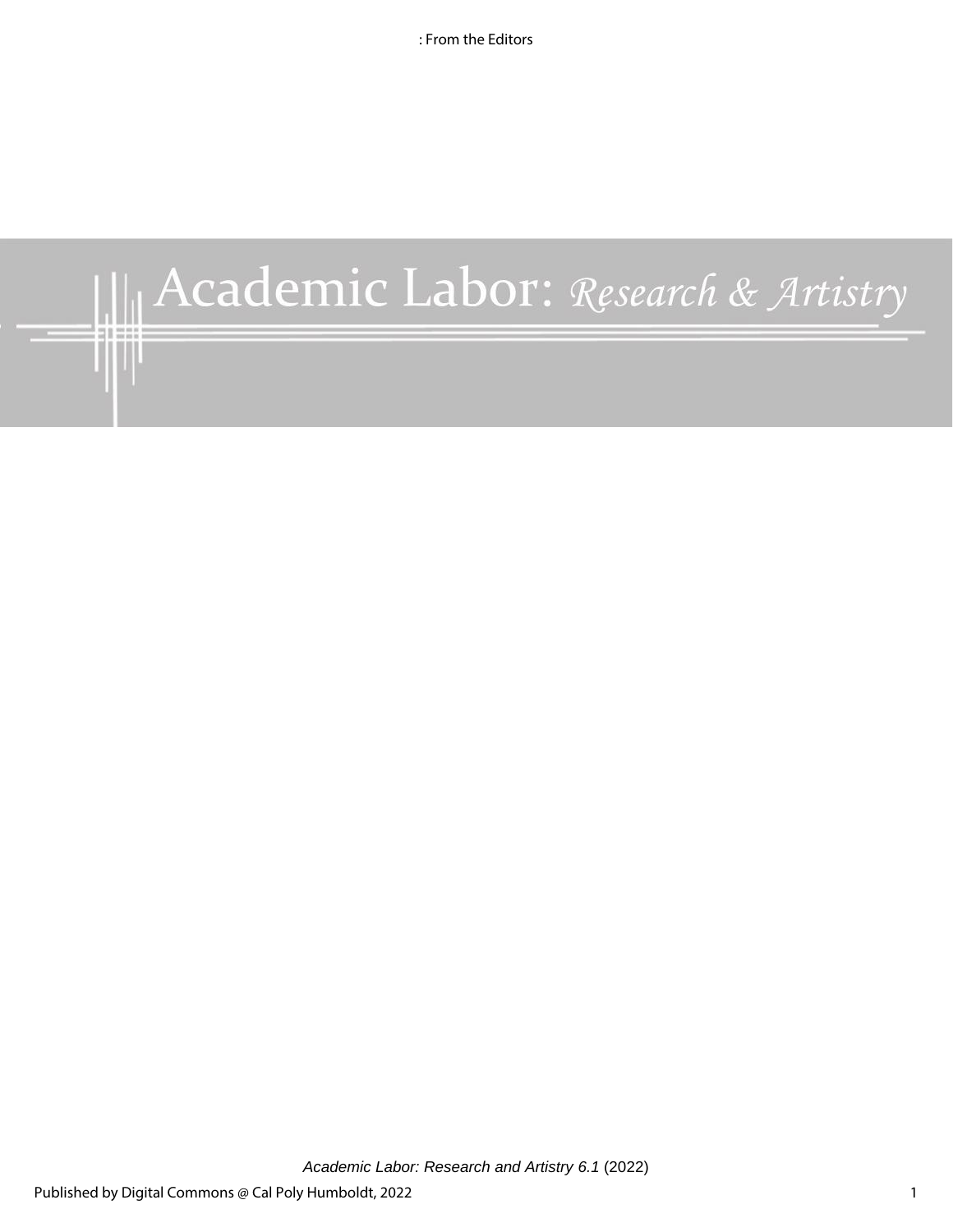## *From the Editors*

The collective scholarship included in this sixth volume of *Academic Labor: Research & Artistry* explores key issues at the intersection of contingency studies and the COVID-19 pandemic. One thing is clear, as Natalie Dorfeld definitively states, "2020-2021 shed light on academic haves and have-nots." Each contributor to this issue shines that light into the deep recesses of academic labor life, wherein they find the negative effects of neoliberalism, an ideology which, according to political theorist Wendy Brown, "casts the political and social spheres both as appropriately dominated by market concerns and as themselves organized by market rationality" (694). The authors of this volume elucidate the myriad ways neoliberalism wreaks havoc on faculty and students' physical and mental health, preparation, working conditions, and sense of purpose.

We begin with an analysis of classic neoliberalism at work. **Courtney Allen Wooten and her colleagues** discuss faculty experience at an institution that, like so many others during the pandemic, added additional online and hybrid sections to keep up enrollments. These modalities, however, come with difficulties, such as "helping students understand the hybrid course format (and) building bridges between synchronous instruction and asynchronous online instruction," that often fall at the feet of contingency faculty. Next, **Natalie Dorfeld** takes a hard look at the specific issues that resulted from universities' decisions to return to face-to-face instruction in the Fall of 2020. Many already vulnerable adjuncts were laid off, and those who weren't risked illness and death by returning to the classroom before a vaccine became available. Some older faculty did die, in fact, including one of Dr. Dorfeld's own colleagues at Florida Tech. In the third article, **Amy Flick and Sommer Marie Sterud** recount their experience using labor-based grading contracts during the pandemic. The authors chose this assessment strategy in order to be more equitable but found that such contracts did not account for the emotional labor students put into their writing and academic work.

Next, **Jason King et al.** frame contingent issues within human rights and religious doctrine by revisiting their earlier study which highlighted "the increasing reliance on contingent faculty in Catholic higher education from 2001 - 2017." In the present study, which analyzes 2020 data trends, the authors find that conditions have not improved. Yet keenly of interest for King et al. is the uneven effect of the pandemic on men vs. women. Our issue continues with **Sarah V. Seeley**, who uses faculty's recent experience using Zoom for distance learning to assess "classroom engagement in terms of performativity." Seeley extends Jane Thompson's "critique of the performance model of education" from

*Academic Labor: Research and Artistry 6.1* (2022)